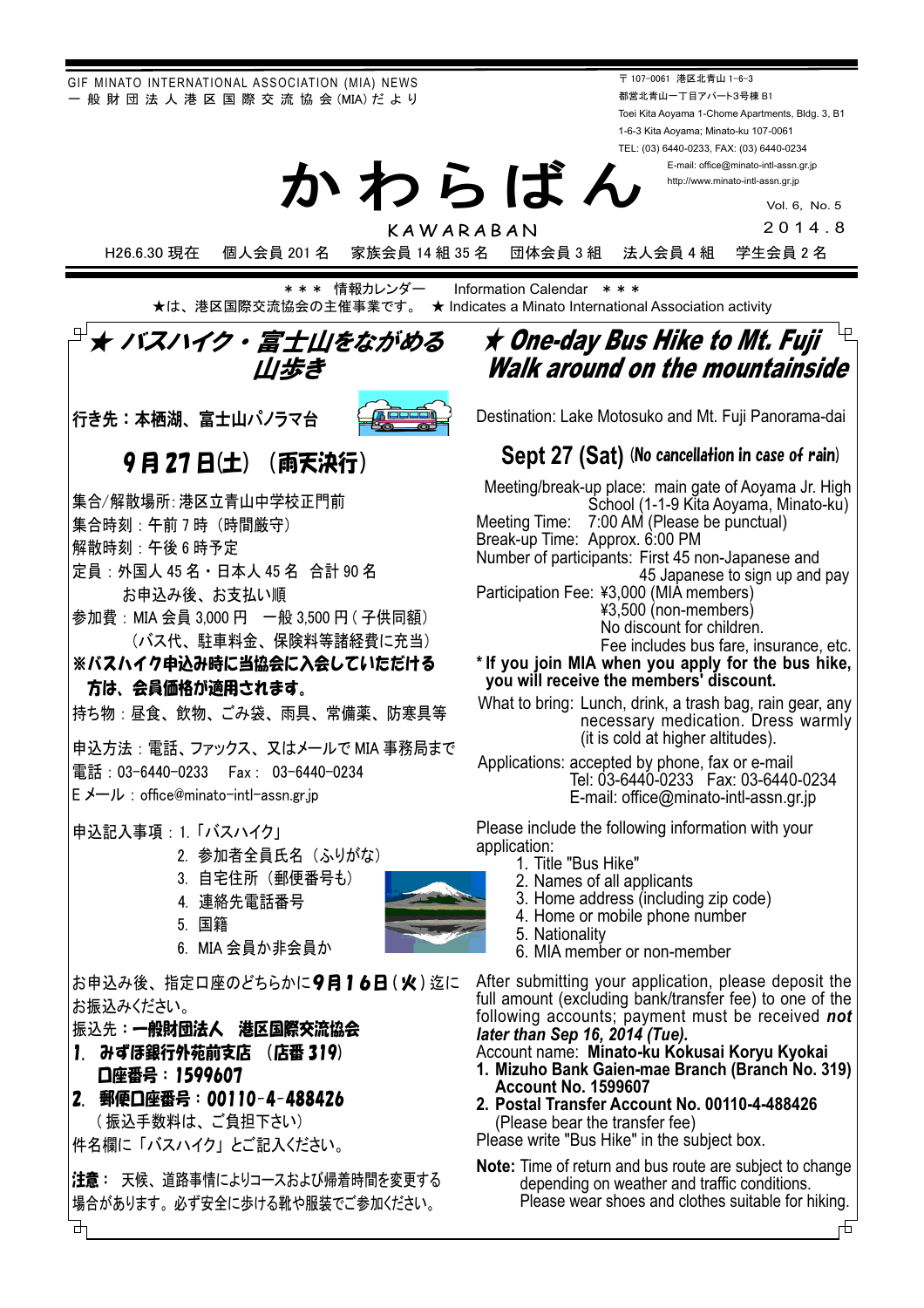

日時: 11月1日 (土) 午後1時~3時30分 場所: 三田NNホール (港区芝 4-1-23) 都営三田線、浅草線「三田」駅 A9出口直結 定員: 120名 (定員になり次第締切らせて頂きます)

カザフスタン共和国大使館のご協力を得て行う当イベントでは 大使館スタッフによるお国紹介のプレゼンテーションのほか、 珍しいお料理などもお楽しみいただけます。参加申込方法な ど詳細は、後日お知らせ致します。

★ 第1回ウェルカムバスケット相談会 「インターネット検索のおてつだい」

日本語のウェブサイトを通じて必要な情報を得ることは、あな たにとって難しくありませんか? そんなとき、私たちがお手伝いさせていただきます!

日時: 11月15日 (土) 10:00~16:00 ※ 詳細は、次の会報をご覧ください。



★ Welcome Basket 1st Consultation Meeting  $^*$ Help with searching the Internef $^{\cdot}$ 

Place: Mita NN Hall (4-1-23 Shiba; Minato-ku)

Capacity: 120 people (first 120 to sign up)

 connected to Mita Station on theToei Mita and Asakusa Line subways via Exit A9

Experience the fascination of this beautiful country through the cooperation of the Embassy of Kazakhstan. Further information and reservations available at a later

Is it difficult for you to find the information you need on a Japanese website? We'd be glad to help you search the Internet in Japanese. Please come and join us!

Date & time: Nov 15 (Sat) 10:00-16:00

*\* Please see the next issue of Kawaraban for further information.*

申込等で取得した個人情報は、当協会が主催する国際交流事業運営の範囲内で使用し、外部に提供することはございません。 Personal data acquired from applications will be used solely for operation of events organized by Minato International Association and will not be disclosed to third parties.

date.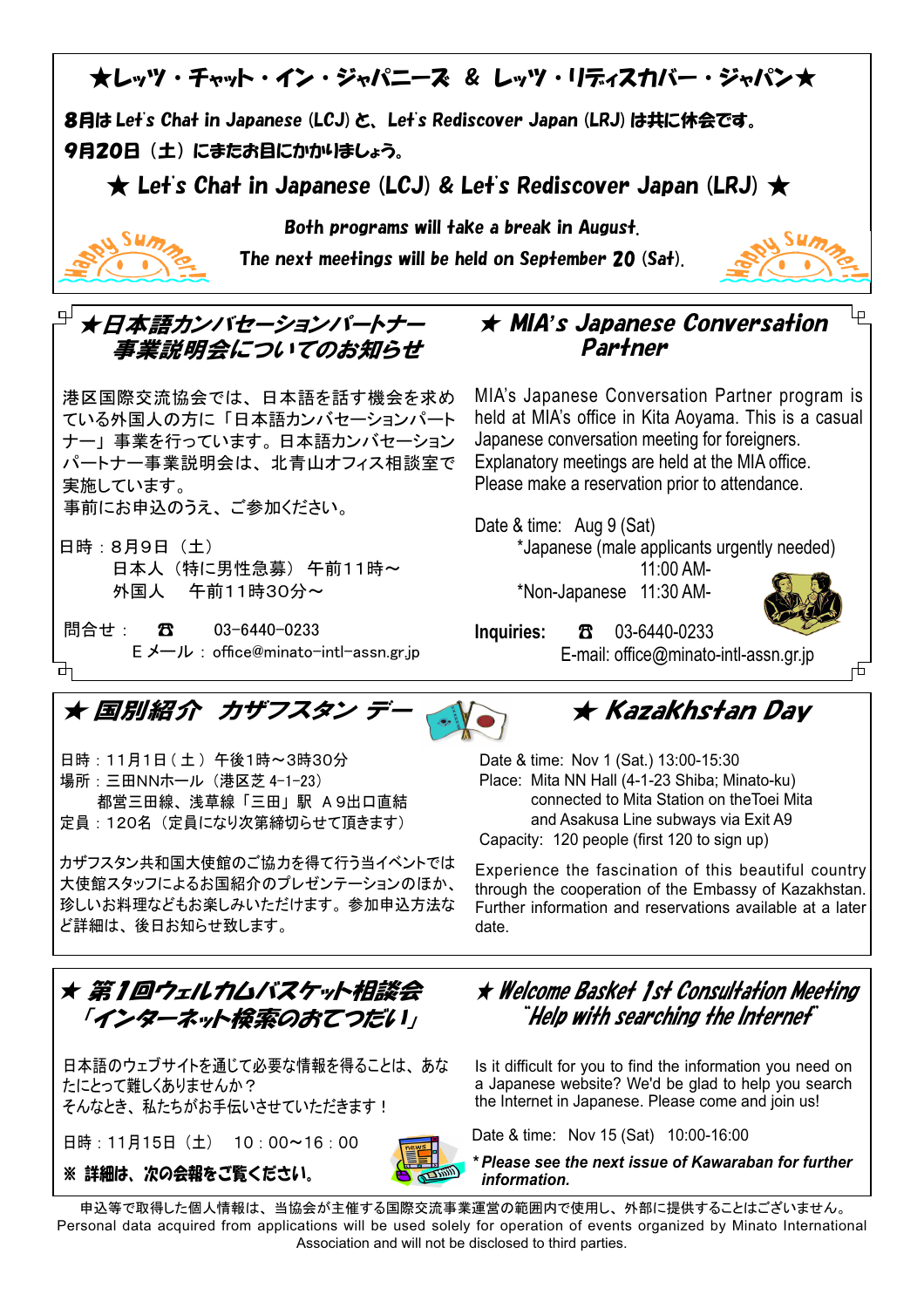GIF MINATO INTERNATIONAL ASSOCIATION (MIA) NEWS - 般 財 団 法 人 港 区 国 際 交 流 協 会 (MIA) だ より

〒 107-0061 港区北青山 1-6-3 都営北青山一丁目アパート3号棟 B1 Toei Kita Aoyama 1-Chome Apartments, Bldg. 3, B1 1-6-3 Kita Aoyama; Minato-ku 107-0061 TEL: (03) 6440-0233, FAX: (03) 6440-0234

> E-mail: office@minato-intl-assn.gr.jp http://www.minato-intl-assn.gr.jp

# かわらばん

Vol.6, No.5-2

201 4.8

H26.6.30 現在 個人会員 201 名 家族会員 14 組 35 名 団体会員 3 組 法人会員 4 組 学生会員 2 名

KAWARABAN

\*\*\* 情報カレンダー Information Calendar \*\*\* ★は、港区国際交流協会の主催事業です。 ★ Indicates a Minato International Association activity

### ★語学講座のお申込みについて

■電話、Eメール、Fax,事務局窓口にてお申込みください。

■お申込みの際は

①名前 ②会員番号(会員の方のみ) ③電話番号 ④住所 ⑤ E-mail アドレス (お持ちの方のみ) をお知らせください。

■先着順のため定員に達し次第、受付を終了いたします。

■レベルチェックが必要な講座がございます(中国語、スペイン語各クラス)。

お問い合わせ·お申込み先

語学講座案内

一般財団法人港区国際交流協会 担当:本田、平野

〒 107-0061 港区北青山 1-6-3 都営北青山一丁目アパート3号棟 B1

電話: 03-6440-0233 Fax: 03-6440-0234 E-mail: office@minato-intl-assn.gr.jp

### ★はじめての中国語講座

中国語の習得に欠かせない「発音」からじっくりと中国語を学習するクラスです。

- 日程: 9月2日~11月25日 毎週火曜日 全12回 (9月23日はお休み、予備日12月2日)
- 時間: 午後6時45分~8時45分 (2時間)

場所: 一般財団法人 港区国際交流協会 集会室2(北青山 1-6-3 都営北青山一丁目アパート3号棟 B1)

- 譴師: 王 暁菁 先生
- 定員: 15名 (先着順)
- 受講料: 会員22,000円、非会員25,000円 (テキスト代が別途かかります)

テキスト : どんどん吸収中国語 中国語初級テキスト (光生館)

CD ブック NHK 新中国語入門(上野恵司著 NHK 出版〕

対象:初めて中国語を学ぶ方、基礎からしっかりと学びなおしたい方

内容:発音をしっかり勉強しながら文法を身につけていきます。

#### ★中国語講座 ~現代文を読む~

日程: 9月4日~11月20日 每週木曜日 全12回 (予備日11月27日) 時間: 午前9時45分~11時45分 (2時間) 場所: 一般財団法人 港区国際交流協会 集会室1 (北青山 1-6-3 都営北青山一丁目アパート3号棟 B1) 講師: 王暁菁先生 定員: 12名 (先着順) 受講料: 会員22,000円、非会員25,000円 (テキスト代が別途かかります) テキスト:「游学中国」-自游自在学漢語(人民教育出版社) (テキストは各自でご購入ください) 対象: 中国語の文法を全般的に学習した方 内容:中国語で書かれた教科書を通じ、会話、単語、重点表現、文型、練習問題、ピンイン(中国語の発音を表記するため、 アルファベットを借りて作られた発音記号)のついていない短文を学びます。 中国語から日本語への翻訳や、自分の国の文化について簡単な中国語で表現する練習も行います。

※ご受講前にレベルチェックを受けていただきます。